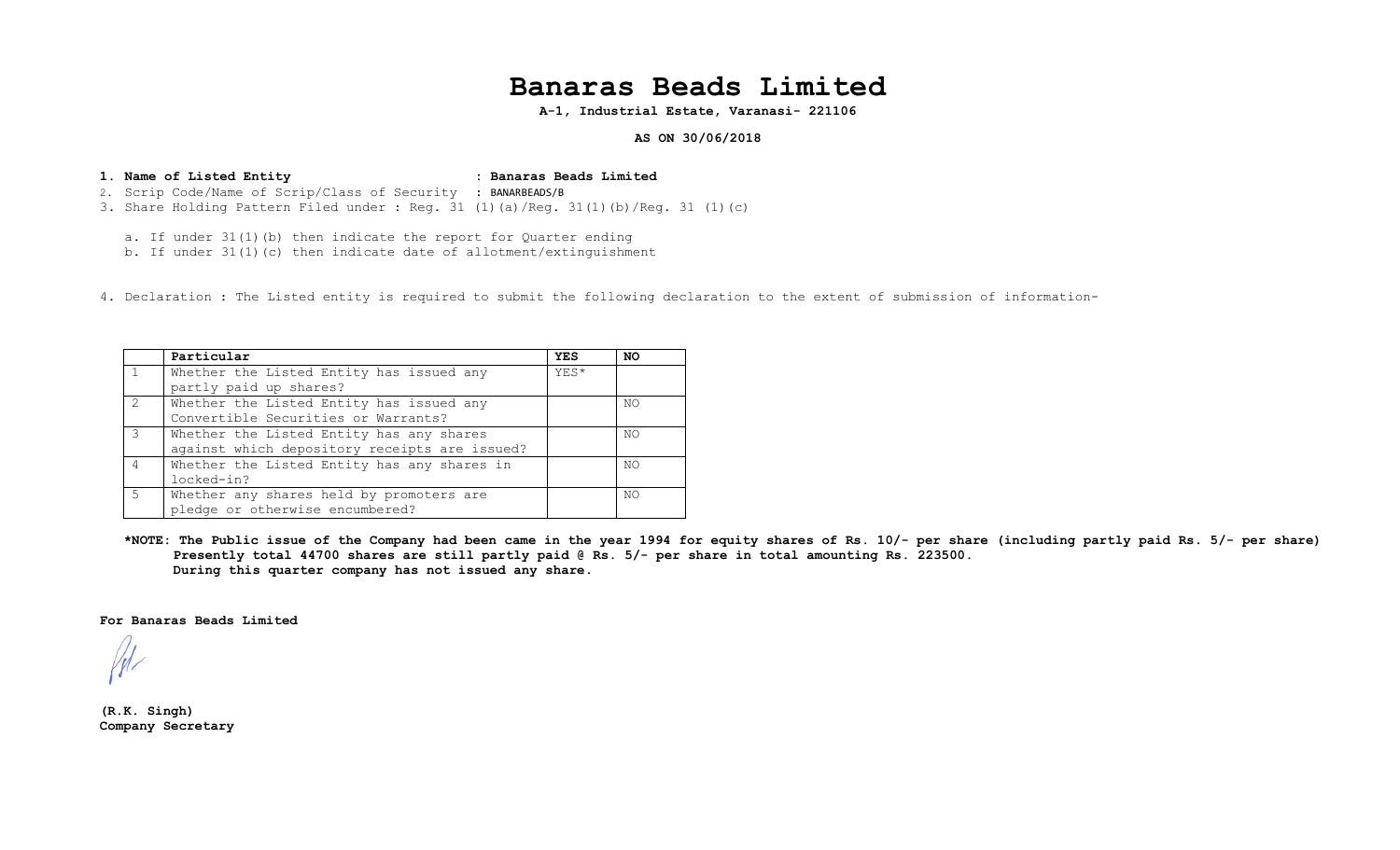# **Banaras Beads Limited**

## **A-1, Industrial Estate, Varanasi- 221106**

#### Table I- Summary Statement holding of speciefied securities

| Category of<br>Cate-<br>shaeholder<br>gory<br>(TI)<br>(I) | Nos.of<br>share<br>holders<br>(III) | No. of<br>fully<br>paid up<br>equity<br>shares<br>held<br>(TV) | paid up under<br>equity lying<br>shares Deposi<br>held | tory<br>Receipts<br>$(V)$ $(VI)$ | $(VII) =$<br>$+$ (VI) | as a %<br>of total<br>no. of<br>shares<br>(calcula<br>ted as<br>per SCRR<br>1957)<br>(VIII)<br>$(IV)+(V)$ As a $\delta$ of<br>$(A+B+C2)$ | partly shares shares held holding each class of securities<br>(TX) |         |                               |                   | nts)<br>(X) | No. of No. Of Total nos. Share Number of Voting Rights Held in No of Shares Number of locked<br>share holding in shares<br>under as a %<br>lying assuming<br>outst full<br>anding conversion<br>conve of conv<br>rtible ertible<br>securi securities<br>ties (as a % of<br>(inclu diluted<br>ding share<br>warra capital)<br>$(XI) = (VII)$<br>$+(X)$ As a $%$<br>of $(A+B+C2)$ | (XII) |                              | Number of Shares<br>pledged or other<br>wise encumbered<br>(XIII) |                            | Number of<br>equity<br>shares<br>held<br>in demat-<br>erialized<br>form<br>(XIV) |
|-----------------------------------------------------------|-------------------------------------|----------------------------------------------------------------|--------------------------------------------------------|----------------------------------|-----------------------|------------------------------------------------------------------------------------------------------------------------------------------|--------------------------------------------------------------------|---------|-------------------------------|-------------------|-------------|---------------------------------------------------------------------------------------------------------------------------------------------------------------------------------------------------------------------------------------------------------------------------------------------------------------------------------------------------------------------------------|-------|------------------------------|-------------------------------------------------------------------|----------------------------|----------------------------------------------------------------------------------|
|                                                           |                                     |                                                                |                                                        |                                  |                       |                                                                                                                                          | NO. OF VOTING RIGHTS                                               |         |                               | TOTAL AS          |             |                                                                                                                                                                                                                                                                                                                                                                                 |       | $No. as a 8$<br>(a) of total |                                                                   | No. as a %<br>(a) of total |                                                                                  |
|                                                           |                                     |                                                                |                                                        |                                  |                       |                                                                                                                                          | ------------------------                                           | Y       | CLASS X CLASS TOTAL % OF (A+B | $+C$ )            |             |                                                                                                                                                                                                                                                                                                                                                                                 |       | shares held<br>(b)           |                                                                   | shares held<br>(b)         |                                                                                  |
| (A) Promoter & Promoter<br>Promoter Group                 | $\overline{7}$                      | 3835592                                                        |                                                        | $0$ NIL                          | 3835592 57.80         |                                                                                                                                          |                                                                    |         |                               |                   |             | 3835592 NIL 3835592 57.80 NIL 57.80 0 0.00                                                                                                                                                                                                                                                                                                                                      |       |                              |                                                                   | $0 \t 0.00$                | 3835592                                                                          |
| (B) Public                                                | 6928                                |                                                                | 2755930 44700 NIL                                      |                                  | 2800630 42.20         |                                                                                                                                          | 2800630 NIL                                                        |         | 2800630 42.20 NIL 42.20       |                   |             |                                                                                                                                                                                                                                                                                                                                                                                 |       | $0 \qquad 0.00$              |                                                                   | N.A. N.A.                  | 2278106                                                                          |
| (C) Non Promoter Non Public 0                             |                                     |                                                                | $\Omega$                                               | $0$ NIL                          | $0 \t 0.00$           |                                                                                                                                          |                                                                    | $0$ NIL |                               | $0$ 0.00 NIL 0.00 |             |                                                                                                                                                                                                                                                                                                                                                                                 |       | $0$ NIL                      |                                                                   | N.A. N.A.                  |                                                                                  |
| (C1) Shares Underlying DRs                                |                                     | $\begin{matrix} 0 & 0 & 0 & N \end{matrix}$                    |                                                        |                                  | $0 \t 0.00$           |                                                                                                                                          |                                                                    | $0$ NIL |                               | $0$ 0.00 NIL 0.00 |             |                                                                                                                                                                                                                                                                                                                                                                                 |       | $\Omega$<br>NTT.             |                                                                   | $0$ NTT                    |                                                                                  |
| (C2) Shares Held by<br>Employee Trusts                    |                                     |                                                                |                                                        |                                  |                       |                                                                                                                                          |                                                                    |         |                               |                   |             | 0 0 0 NIL 0 0.00 0 NIL 0 0.00 NIL 0.00 0 NIL 0 NIL 0 NIL                                                                                                                                                                                                                                                                                                                        |       |                              |                                                                   |                            |                                                                                  |
| TOTAL                                                     | 6935                                | 6591522 44700 NIL                                              |                                                        |                                  | 6636222 100.00        |                                                                                                                                          | 6636222 NIL                                                        |         | 6636222 100.00 NIL 100.00     |                   |             |                                                                                                                                                                                                                                                                                                                                                                                 |       | $0 \t 0.00$                  |                                                                   | $0$ NTL                    | 6113698                                                                          |

#### **For Banaras Beads Limited**

 $/$ 

**(R.K. Singh) Company Secretary**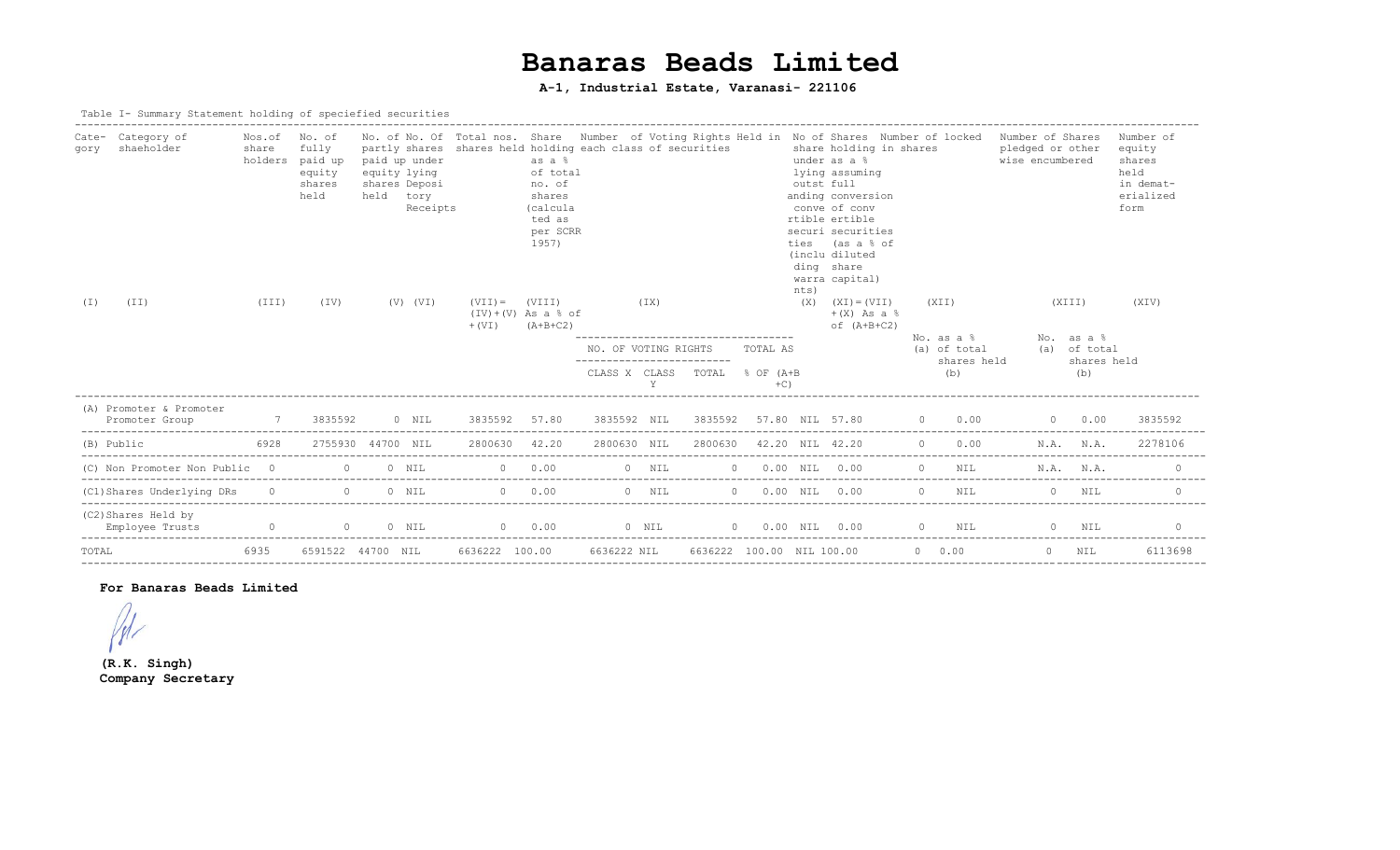|  |  |  |  | Table II Statement showing shareholding patern of the And Promoter Group |  |  |  |  |  |  |
|--|--|--|--|--------------------------------------------------------------------------|--|--|--|--|--|--|
|--|--|--|--|--------------------------------------------------------------------------|--|--|--|--|--|--|

| Cate- Category & Name of the                | PAN Nos.of               |                |                                   |                    |               | No. of No. of No. Of Total nos. Share Number of Voting Rights Held in No of Shares Number of locked Number of Shares |                             |                                             |                                                                                      |                                      |              |                                                                                                          |                                                       |                            |                  |                            |                            |
|---------------------------------------------|--------------------------|----------------|-----------------------------------|--------------------|---------------|----------------------------------------------------------------------------------------------------------------------|-----------------------------|---------------------------------------------|--------------------------------------------------------------------------------------|--------------------------------------|--------------|----------------------------------------------------------------------------------------------------------|-------------------------------------------------------|----------------------------|------------------|----------------------------|----------------------------|
| Number of<br>gory shaeholders               |                          | share          | fully                             |                    |               | partly shares shares held holding each class of securities                                                           |                             |                                             |                                                                                      |                                      |              | share holding in shares                                                                                  |                                                       |                            | pledged or other |                            |                            |
| equity                                      |                          | holders        | paid up paid under                |                    |               |                                                                                                                      | as a %                      |                                             |                                                                                      |                                      |              | under as a %                                                                                             |                                                       |                            | wise encumbered  |                            |                            |
| shares                                      |                          |                | equity                            |                    | equity lying  |                                                                                                                      | of total                    |                                             |                                                                                      |                                      |              | lying assuming                                                                                           |                                                       |                            |                  |                            |                            |
| held                                        |                          |                | shares                            |                    | shares Deposi |                                                                                                                      | no. of                      |                                             |                                                                                      |                                      |              | outst full                                                                                               |                                                       |                            |                  |                            |                            |
| in demat-                                   |                          |                | held                              |                    | held tory     |                                                                                                                      | shares                      |                                             |                                                                                      |                                      |              | anding conversion                                                                                        |                                                       |                            |                  |                            |                            |
| erialized                                   |                          |                |                                   |                    |               |                                                                                                                      |                             |                                             |                                                                                      |                                      |              |                                                                                                          |                                                       |                            |                  |                            |                            |
| form                                        |                          |                |                                   |                    | Receipts      |                                                                                                                      | (calcula                    |                                             |                                                                                      |                                      |              | conve of conv                                                                                            |                                                       |                            |                  |                            |                            |
|                                             |                          |                |                                   |                    |               |                                                                                                                      | ted as<br>per SCRR<br>1957) |                                             |                                                                                      |                                      | nts)         | rtible ertible<br>securi securities<br>ties (as a % of<br>(inclu diluted<br>ding share<br>warra capital) |                                                       |                            |                  |                            |                            |
| $(\bot)$<br>(XIV)                           | (TI)                     | (TII)          | (TV)                              | (V)                | (VI)          | $(VII) =$                                                                                                            | (VIII)                      | (TX)                                        |                                                                                      |                                      | (X)          | $(XI) = (VII)$                                                                                           | (XII)                                                 |                            |                  | (XIII)                     |                            |
|                                             |                          |                |                                   |                    |               | $(IV)+(V)$ As a $% of$<br>$+$ (VI)                                                                                   | $(A+B+C2)$                  |                                             |                                                                                      |                                      |              | $+(X)$ As a $%$<br>of $(A+B+C2)$                                                                         |                                                       |                            |                  |                            |                            |
|                                             |                          |                |                                   |                    |               |                                                                                                                      |                             |                                             | ______________________________________<br>NO. OF VOTING RIGHTS                       |                                      | TOTAL AS     |                                                                                                          |                                                       | No. as a %<br>(a) of total |                  |                            | No. as a %<br>(a) of total |
|                                             |                          |                |                                   |                    |               |                                                                                                                      |                             | CLASS<br>$X \sim$                           | --------------------------<br>CLASS TOTAL % OF (A+B<br>$\mathbf{Y}$ and $\mathbf{Y}$ |                                      | $+C$ )       |                                                                                                          |                                                       | shares held<br>(b)         |                  |                            | shares<br>(b)              |
| (1) Indian                                  |                          |                |                                   |                    |               |                                                                                                                      |                             |                                             |                                                                                      |                                      |              |                                                                                                          |                                                       |                            |                  |                            |                            |
| (a) Individuals (HUF)                       | $7 \t3835592$ 0          |                |                                   |                    | NIL           |                                                                                                                      |                             | 3835592 57.80 3835592 NIL 3835592 57.80 NIL |                                                                                      |                                      |              | 57.80 0 0.00                                                                                             |                                                       |                            |                  |                            | 0 0.00 3835592             |
| ASHOK KUMAR GUPTA                           | AAAHA1057M               |                | 544920                            | $\circ$            | NIL           | 544920 8.21                                                                                                          |                             | 544920 NIL                                  |                                                                                      | 544920  0.00  NIL                    |              | 0.00                                                                                                     | $\overline{0}$                                        | 0.00                       |                  | 0 0.00                     | 544920                     |
| SHIVANI GUPTA<br>ASHOK KUMAR GUPTA          | CJYPS7929H<br>AACPG7281R |                | 350110<br>863402                  | $\circ$<br>$\circ$ | NIL<br>NIL    | 350110 5.28<br>863402 13.01                                                                                          |                             | 350110 NIL<br>863402 NIL                    |                                                                                      | 350110  0.00 NIL<br>863402  0.00 NIL |              | 0.00                                                                                                     | $0 \qquad 0.00$                                       |                            |                  | $0 \t 0.00$<br>$0 \t 0.00$ | 350110<br>863402           |
| REKHA GUPTA                                 | AACPG7282N               |                | 739830                            | $\circ$            | NIL           | 739830 11.15                                                                                                         |                             | 739830 NIL                                  |                                                                                      | 739830  0.00  NIL                    |              | $0.00$ $0.00$ $0.00$<br>0.00 0 0.00<br>0.00                                                              |                                                       |                            |                  | $0 \t 0.00$                | 739830                     |
| SIDDHARTH GUPTA                             | AGEPG1158R               |                | 701000                            | $\circ$            | NIL           | 701000 10.56                                                                                                         |                             | 701000 NIL                                  | 701000                                                                               | $0.00$ NIL                           |              | 0.00                                                                                                     |                                                       |                            |                  | $0 \t 0.00$                | 701000                     |
| DEEPALI GUPTA                               | AGMPG0493M               |                | 163790                            | $\circ$            | NIL           | 163790 2.47                                                                                                          |                             | 163790 NIL                                  | 163790  0.00  NIL                                                                    |                                      |              | 0.00                                                                                                     | $\begin{array}{ccc} 0 & 0.00 \\ 0 & 0.00 \end{array}$ |                            |                  | 0 0.00                     | 163790                     |
| PRASHANT GUPTA                              | AREPG8935H               |                | 472540                            | $\circ$            | NIL           | 472540 7.12                                                                                                          |                             | 472540 NIL                                  | 472540 0.00 NIL                                                                      |                                      |              | 0.00                                                                                                     | $\begin{array}{ccc} & & 0 & & 0.00 \end{array}$       |                            |                  | $0 \t 0.00$                | 472540                     |
|                                             |                          |                |                                   |                    |               |                                                                                                                      |                             |                                             |                                                                                      |                                      |              |                                                                                                          |                                                       |                            |                  |                            |                            |
|                                             |                          |                |                                   |                    |               |                                                                                                                      |                             |                                             |                                                                                      |                                      | $0 0.00$ NIL |                                                                                                          |                                                       |                            |                  |                            | $\overline{C}$             |
| (d) Any Other (Specify)<br>Bodies Corporate |                          |                | $\begin{matrix}0&0&0\end{matrix}$ |                    |               | NIL                                                                                                                  |                             |                                             |                                                                                      |                                      |              | 0 0.00 0 NIL 0 0.00 NIL 0.00 0 NIL                                                                       |                                                       |                            |                  | 0 NIL                      | $\overline{C}$             |
| $Sub-Total(A) (1)$                          |                          |                | 7 3835592 0 NIL                   |                    |               |                                                                                                                      |                             |                                             |                                                                                      |                                      |              | 3835592 57.80 3835592 NIL 3835592 57.80 NIL 57.80 0 NIL                                                  |                                                       |                            |                  | $0$ NIL                    | 3835592                    |
| (2) Foreign                                 |                          |                |                                   |                    |               |                                                                                                                      |                             |                                             |                                                                                      |                                      |              |                                                                                                          |                                                       |                            |                  |                            |                            |
| (a) Individuals nri/                        |                          |                |                                   |                    |               |                                                                                                                      |                             |                                             |                                                                                      |                                      |              |                                                                                                          |                                                       |                            |                  |                            |                            |
| (b) Government                              |                          | $\overline{0}$ | $\Omega$                          | $\overline{0}$     | NIL           |                                                                                                                      | $0 \t 0.00$                 |                                             |                                                                                      |                                      |              | 0 NIL 0 0.00 NIL 0.00                                                                                    |                                                       | $0$ NIL                    |                  | 0 NIL                      | $\alpha$                   |
| (c) Institutions                            |                          | $\Omega$       | $\circ$                           | $\circ$            | NIL           |                                                                                                                      | $0 \t 0.00$                 | 0 NIL                                       |                                                                                      | 0 0.00 NIL                           |              | 0.00                                                                                                     | $0$ NIL                                               |                            |                  | 0 NIL                      | $\cap$                     |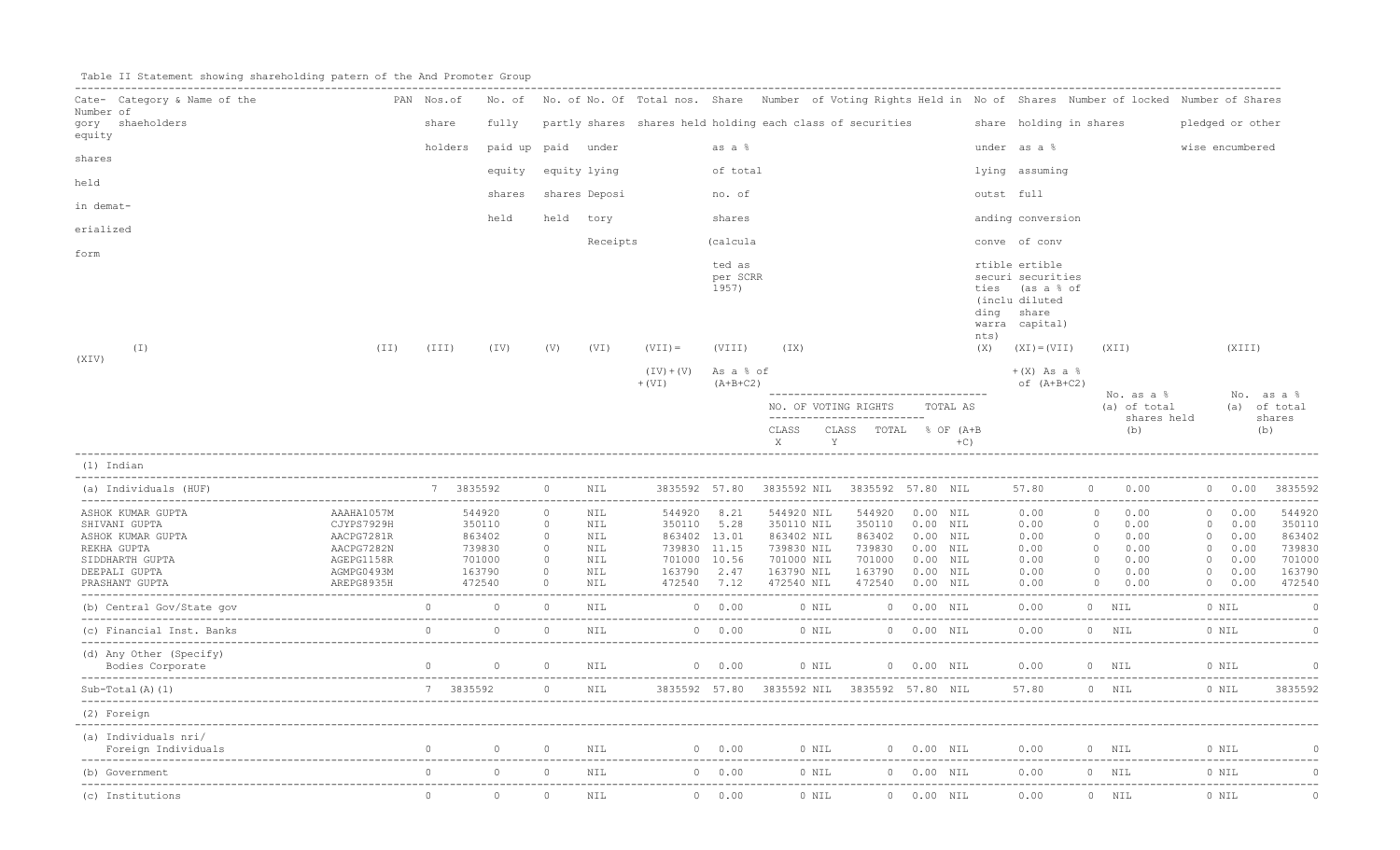| (d) Foreign Portfolio<br>Investor                            |         | NIL | 0 0.00         | 0 NIL       | $0 0.00$ NIL      | 0.00  | $\Omega$ | NIL   | 0 NIL |         |
|--------------------------------------------------------------|---------|-----|----------------|-------------|-------------------|-------|----------|-------|-------|---------|
| (e) Any Other (specify)<br>Bodies Corporate                  |         | NIL | 0 0.00         | 0 NIL       | $0 0.00$ NIL      | 0.00  |          | 0 NIL | 0 NIL |         |
| Sub-Total(A)(2)                                              |         | NIL | 0.00<br>$\cap$ | 0 NIL       | $0 0.00$ NIL      | 0.00  | $\cap$   | NI L  | 0 NIL |         |
| Total PROMOTER AND<br>PROMOTER GROUP $(A) = (A) (1) (A) (2)$ | 3835592 | NIL | 3835592 57.80  | 3835592 NIL | 3835592 57.80 NIL | 57.80 |          | NIL   | 0 NIL | 3835592 |

### For Banaras Beads Limited

 $\sqrt{N}$ 

 $(R.K.$  Singh) Company Secretary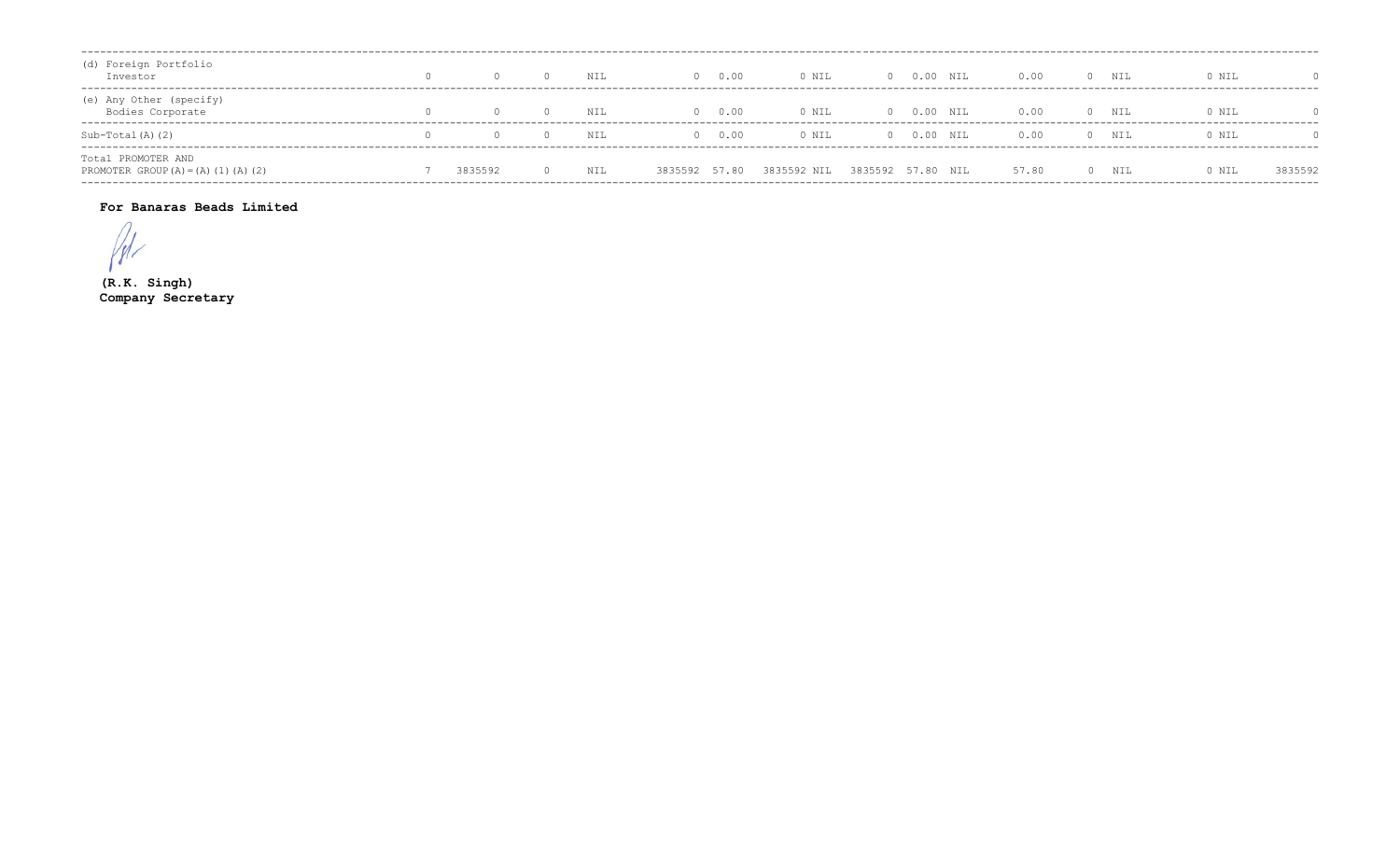Table III Statement showing shareholding patern of the Public Shareholder

| Cate- Category & Name of the<br>Number of |      | PAN Nos.of     |                    |                |               |                          |                             | No. of No. of No. Of Total nos. Share Number of Voting Rights Held in No of Shares Number of locked Number of Shares |                       |               |             |                                                                                                     |                                   |             |                  |                                             |
|-------------------------------------------|------|----------------|--------------------|----------------|---------------|--------------------------|-----------------------------|----------------------------------------------------------------------------------------------------------------------|-----------------------|---------------|-------------|-----------------------------------------------------------------------------------------------------|-----------------------------------|-------------|------------------|---------------------------------------------|
| gory shaeholders<br>equity                |      | share          | fully              |                |               |                          |                             | partly shares shares held holding each class of securities                                                           |                       |               |             | share holding in shares                                                                             |                                   |             | pledged or other |                                             |
| shares                                    |      | holders        | paid up paid under |                |               |                          | as a %                      |                                                                                                                      |                       |               |             | under as a %                                                                                        |                                   |             | wise encumbered  |                                             |
| held                                      |      |                | equity             |                | equity lying  |                          | of total                    |                                                                                                                      |                       |               |             | lying assuming                                                                                      |                                   |             |                  |                                             |
| in demat-                                 |      |                | shares             |                | shares Deposi |                          | no. of                      |                                                                                                                      |                       |               |             | outst full                                                                                          |                                   |             |                  |                                             |
|                                           |      |                | held               |                | held tory     |                          | shares                      |                                                                                                                      |                       |               |             | anding conversion                                                                                   |                                   |             |                  |                                             |
| erialized                                 |      |                |                    |                | Receipts      |                          | (calcula                    |                                                                                                                      |                       |               |             | conve of conv                                                                                       |                                   |             |                  |                                             |
| form                                      |      |                |                    |                |               |                          | ted as<br>per SCRR<br>1957) |                                                                                                                      |                       |               | ties        | rtible ertible<br>securi securities<br>(as a % of<br>(inclu diluted<br>ding share<br>warra capital) |                                   |             |                  |                                             |
| ( I )                                     | (TI) | (III)          | (TV)               | (V)            | (VI)          | $(VII) =$                | (VIII)                      | (TX)                                                                                                                 |                       |               | nts)<br>(X) | $(XI) = (VII)$                                                                                      | (XII)                             |             | (XIII)           |                                             |
| (XIV)                                     |      |                |                    |                |               | $(IV) + (V)$<br>$+$ (VI) | As a % of<br>$(A+B+C2)$     |                                                                                                                      |                       |               |             | $+(X)$ As a $%$<br>of $(A+B+C2)$                                                                    |                                   |             |                  |                                             |
|                                           |      |                |                    |                |               |                          |                             | -----------------------------------<br>NO. OF VOTING RIGHTS<br>--------------------------<br>CLASS                   | CLASS TOTAL % OF (A+B |               | TOTAL AS    |                                                                                                     | No. as a %<br>(a) of total<br>(b) | shares held |                  | No. as a %<br>(a) of total<br>shares<br>(b) |
|                                           |      |                |                    |                |               |                          |                             | X<br>Y                                                                                                               |                       |               | $+C$ )      |                                                                                                     |                                   |             |                  |                                             |
| (1) Institutions                          |      |                |                    |                |               |                          |                             |                                                                                                                      |                       |               |             |                                                                                                     |                                   |             |                  |                                             |
| (a) Mutual Funds                          |      |                | 20                 | $\Omega$       | NIL           |                          | 20 0.00                     | 20 NIL                                                                                                               |                       | 20  0.00  NIL |             | 0.00                                                                                                | $0$ 0.00 N.A.                     |             | N.A.             | 20                                          |
| (b) Venture Capital Funds                 |      | $\Omega$       | $\circ$            | $\circ$        | NIL           |                          | $0 \t 0.00$                 | 0 NIL                                                                                                                |                       | 0 0.00 NIL    |             | 0.00                                                                                                | $0$ NIL                           |             | 0 NIL            | $\Omega$                                    |
| (c) Alternate Investment<br>Funds         |      | $\Omega$       | $\overline{0}$     | $\overline{0}$ | NIL           |                          | $0 \t 0.00$                 | $0$ NIL                                                                                                              |                       | 0 0.00 NIL    |             | 0.00                                                                                                | 0 NIL                             |             | 0 NIL            | $\Omega$                                    |
| (d) Foreign Venture<br>Capital Investors  |      | $\Omega$       | $\circ$            | $\circ$        | NIL           |                          | $0 \t 0.00$                 | 0 NIL                                                                                                                | $00.00$ NIL           |               |             | 0.00                                                                                                | 0 NIL                             |             | 0 NIL            | $\circ$                                     |
| (e) Foreign Portfolio<br>Investors        |      | $\overline{0}$ | $\circ$            | $\overline{0}$ | NIL           |                          | $0 \t 0.00$                 | 0 NIL                                                                                                                |                       | 0 0.00 NIL    |             | 0.00                                                                                                | $0$ NIL                           |             | 0 NIL            | $\Omega$                                    |
| (f) Financial Institutions/<br>Banks      |      | $\Omega$       | $\circ$            | $\overline{0}$ | NIL           |                          | 0 0.00                      | 0 NIL                                                                                                                |                       | 0 0.00 NIL    |             | 0.00                                                                                                | $\sim$ 0                          | $0.00$ N.A. | N.A.             | $\Omega$                                    |
| (g) Insurance Companies                   |      | $\Omega$       | $\Omega$           | $\Omega$       | NIL           |                          | $0 \t 0.00$                 | 0 NIL                                                                                                                |                       | 0 0.00 NIL    |             | 0.00                                                                                                | $0$ NIL                           |             | 0 NIL            |                                             |
| (h) Provident Funds/)<br>Pension Funds    |      |                | $\circ$            | $\Omega$       | NIL           |                          | $0 \t 0.00$                 | 0 NIL                                                                                                                |                       | 0 0.00 NIL    |             | 0.00                                                                                                | 0 NIL                             |             | 0 NIL            |                                             |
| (i) Any Other (specify)<br>FDI            |      | $\circ$        | $\circ$            | $\circ$        | NIL           |                          | 0 0.00                      | 0 NIL                                                                                                                |                       | 0 0.00 NIL    |             | 0.00                                                                                                | 0 NIL                             |             | 0 NIL            |                                             |
| $Sub-Total(B) (1)$                        |      |                | 20                 | $\Omega$       | NIL           |                          | 20 0.00                     | 20 NIL                                                                                                               |                       | 20  0.00  NIL |             | 0.00                                                                                                | $0$ NIL                           |             | 0 NIL            | -----------------<br>20                     |
| (2) Central Government/                   |      |                |                    |                |               |                          |                             |                                                                                                                      |                       |               |             |                                                                                                     |                                   |             |                  |                                             |
|                                           |      |                |                    |                |               |                          |                             |                                                                                                                      |                       |               |             |                                                                                                     |                                   |             |                  |                                             |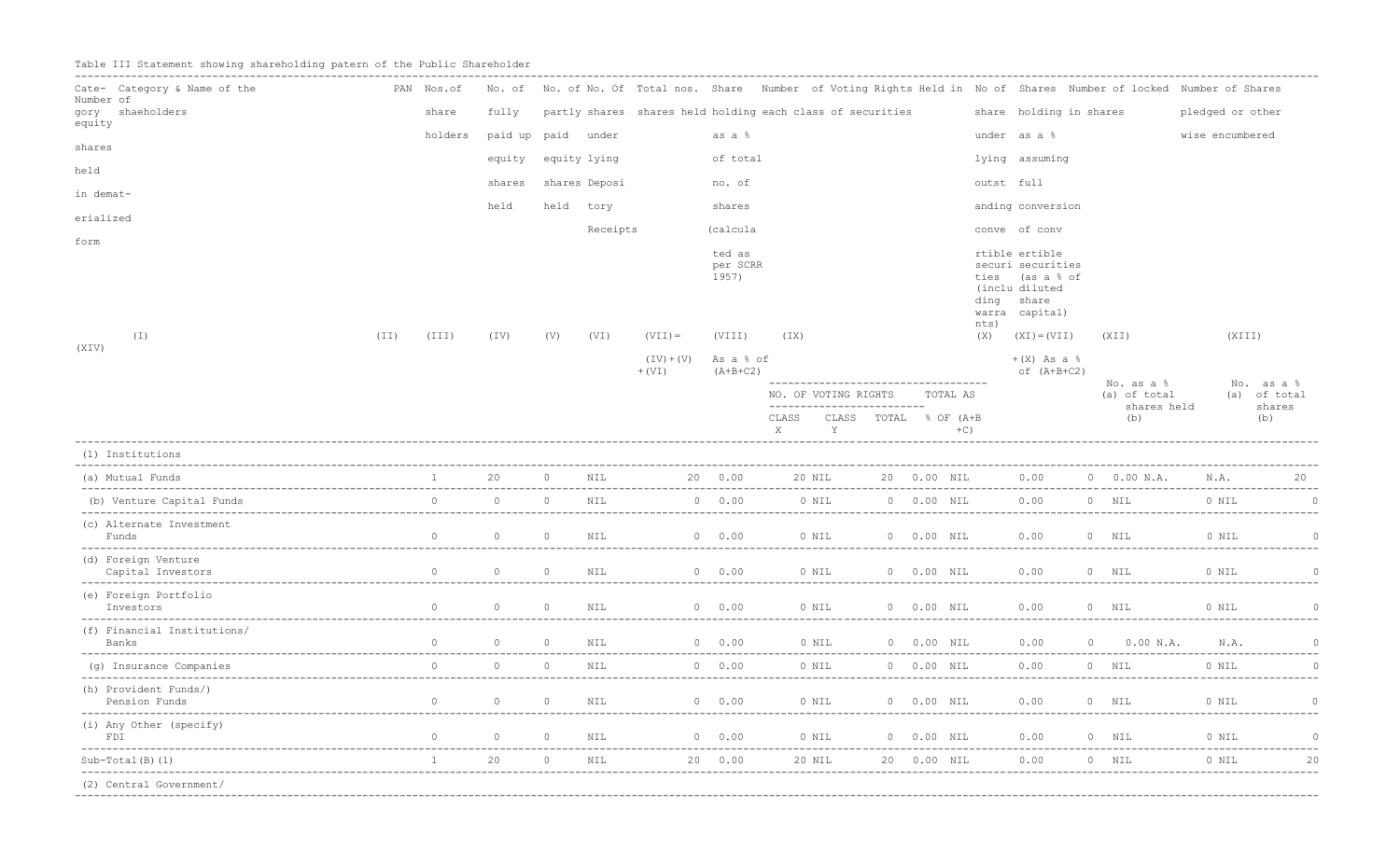| () State Government(s)/<br>President of India                                                                 |            | $\cap$   | $\Omega$     | $\Omega$                     | <b>NIL</b>     |                                      | 0 0.00    | 0 NIL<br>-------------------------------    |                   | 0 0.00 NIL      | 0.00<br>----------                       |                | $0$ NIL              | 0 NIL       | $\Omega$ |
|---------------------------------------------------------------------------------------------------------------|------------|----------|--------------|------------------------------|----------------|--------------------------------------|-----------|---------------------------------------------|-------------------|-----------------|------------------------------------------|----------------|----------------------|-------------|----------|
| $Sub-Total(B) (2)$                                                                                            |            | $\Omega$ | $\Omega$     | $\Omega$                     | <b>NIL</b>     |                                      | 0 0.00    | 0 NIL                                       |                   | 0 0.00 NIL      | 0.00                                     |                | $0$ NIL              | 0 NIL       | $\Omega$ |
| (3) Non-Institutions                                                                                          |            |          |              |                              |                |                                      |           |                                             |                   |                 |                                          |                |                      |             |          |
| (a) Individuals-<br>i. Individual shareholders<br>holding nominal share<br>capital up to Rs. 2 lac            |            |          | 6776 1324882 | 44700                        | NIL            | 1369582 20.64                        |           | 1369582 NIL                                 | 1369582 20.64 NIL |                 | 20.64                                    | $\circ$        | 0.00 N.A.            | N.A.        | 869598   |
| (a) Individuals-<br>ii.Individual shareholders<br>holding nominal share<br>capital in excess of<br>Rs. 2 lac. |            | 3        | 150500       | $\circ$                      | NIL            | 150500                               | 2.27      | 150500 NIL                                  | 150500            | 2.27 NIL        | 2.27                                     | $\circ$        | 0.00 N.A.            | N.A.        | 150500   |
| MITA DIPAK SHAH                                                                                               | AFBPS1012A |          | 75000        | $\circ$                      | NIL            | 75000<br>1.13                        | 75000 NIL |                                             | 75000 1.13 NIL    | 1.13            | $0 \t 0.00 N.A.$                         |                | 75000<br>N.A.        |             |          |
| (b) NBFCs registered with RBI                                                                                 |            |          | 225          | $\circ$                      | <b>NIL</b>     |                                      | 225 0.00  | 225 NIL                                     | 225               | $0.00$ NIL      | 0.00                                     | $\circ$        | 0.0 N.A.             | N.A.        | 225      |
| (c) Employee Trust                                                                                            |            | $\Omega$ | $\Omega$     | $\Omega$                     | $\texttt{NIL}$ |                                      | 0 0.00    | 0 NIL                                       |                   | 0 0.00 NIL      | 0.00                                     | $\Omega$       | $\texttt{NIL}$       | 0 NIL       | $\Omega$ |
| (d) Overseas Depositories<br>(holding DRs)<br>(balancing figure)                                              |            | $\circ$  | $\circ$      | $\circ$                      | NIL            | $\circ$                              | 0.00      | 0 NIL                                       |                   | 0 0.00 NIL      | 0.00                                     |                | $0$ NIL              | 0 NIL       | $\Omega$ |
| (e) Any Other (specify)<br>Bodies Corporate                                                                   |            |          | 68 151360    | $\circ$                      | NIL            | 151360                               | 2.28      | 151360 NIL                                  |                   | 151360 2.28 NIL | 2.28                                     | $\Omega$       | 0.00 N.A.            | N.A.        | 134290   |
| PRASHANT GLASS WORKS PRIVATE LIMITED AAACP5809R                                                               |            |          | 77180        | $\Omega$                     | <b>NIL</b>     | 77180                                | 1.16      | 77180 NIL                                   |                   | 77180 1.16 NTL  | 1.16                                     |                | $0 \t 0.00$          | $0 \t 0.00$ | 77180    |
| (f) Any Other (specify)<br>OCB                                                                                |            | $\circ$  | $\circ$      | $\circ$                      | NIL            |                                      | 0 0.00    | 0 NIL                                       |                   | 0 0.00 NIL      | 0.00                                     |                | 0.00 N.A.            | N.A.        | $\Omega$ |
| (g) Any Other (specify)<br>Non-resident Indian. non- repeat                                                   |            | 6        | 1150         | $\circ$                      | NIL            |                                      | 1150 0.02 | 1150 NIL                                    |                   | 1150  0.02  NIL | 0.02                                     | $\circ$        | 0.00 N.A.            | N.A.        | 1150     |
| (h) Any Other (specify)<br>Non-resident indian repeat                                                         |            | 16       | 5519         | $\Omega$                     | NIL            |                                      | 5519 0.08 | 5519 NIL                                    |                   | 5519 0.08 NIL   | 0.08                                     | $\circ$        | 0.00 N.A.            | N.A.        | 5519     |
| (i) Any Other (specify)<br>Clearing Member                                                                    |            | 38       | 42275        | $\circ$                      | NIL            | 42275 0.64                           |           | 42275 NIL                                   | 42275             | $0.64$ NIL      | 0.64                                     | $\circ$        | 0.00 N.A.            | N.A.        | 42275    |
| (j) Any Other (specify)<br>Trust                                                                              |            |          | 1 1072010    | $\circ$<br>----------------- | NIL            | 1072010 16.15<br>------------------- |           | 1072010 NIL 1072010 16.15 NIL               |                   |                 | 16.15<br>------------------------------- | $\overline{0}$ | 0.00 N.A.            | N.A.        | 1072010  |
| RAM GULAM KANHAIYA LAL CHARITABLE TRUST AAATR6382A                                                            |            |          | 1072010      | $\circ$                      | <b>NIL</b>     |                                      |           | 1072010 16.15 1072010 NIL 1072010 0.00 NIL  |                   |                 | 0.00                                     | $\Omega$       | 0.00                 | $0 \t 0.00$ | 1072010  |
| (k) Any Other (specify)<br>EMPLOYEE                                                                           |            | 11       | 1280         | $\Omega$                     | NIL            | 1280 0.02                            |           | 1280 NIL                                    |                   | 1280  0.02  NIL | 0.02                                     | $\Omega$       | $0.00$ N.A.          | N.A.        | 340      |
| (m) Any Other (specify)<br>DIRECTOR'S & THEIR RELATIVES                                                       |            | 6        | 6709         | $\Omega$                     | NIL            | 6709 0.10                            | --------  | 6709 NIL                                    |                   | 6709  0.10  NIL | 0.10                                     | 0              | 0.00 N.A.<br>------- | N.A.        | 2179     |
| Any Other Total (B) (3)<br>-----------------                                                                  |            |          | 146 1280303  | $\Omega$                     | NIL            | 1280303 19.29                        |           | 1280303 NIL                                 | 1280303 19.29 NIL |                 | 19.29                                    | $\circ$        | NIL N.A.             | N.A.        | 1257763  |
| Sub-Total(B)(3)                                                                                               |            | 6927     | 2755910      | 44700                        | NIL            | 2800610 42.20                        |           | 2800610 NIL 2800610 42.20 NIL               |                   |                 | 42.20                                    |                | $0$ NIL<br>N.A.      | N.A         | 2278086  |
| Total PUBLIC SHAREHOLDER<br>$(B) = (B) (1) (B) (2) (B) (3)$                                                   |            |          | 6928 2755930 | 44700                        | NIL            |                                      |           | 2800630 42.20 2800630 NIL 2800630 42.20 NIL |                   |                 | 42.20                                    |                | 0 NIL N.A.           | N.A.        | 2278106  |